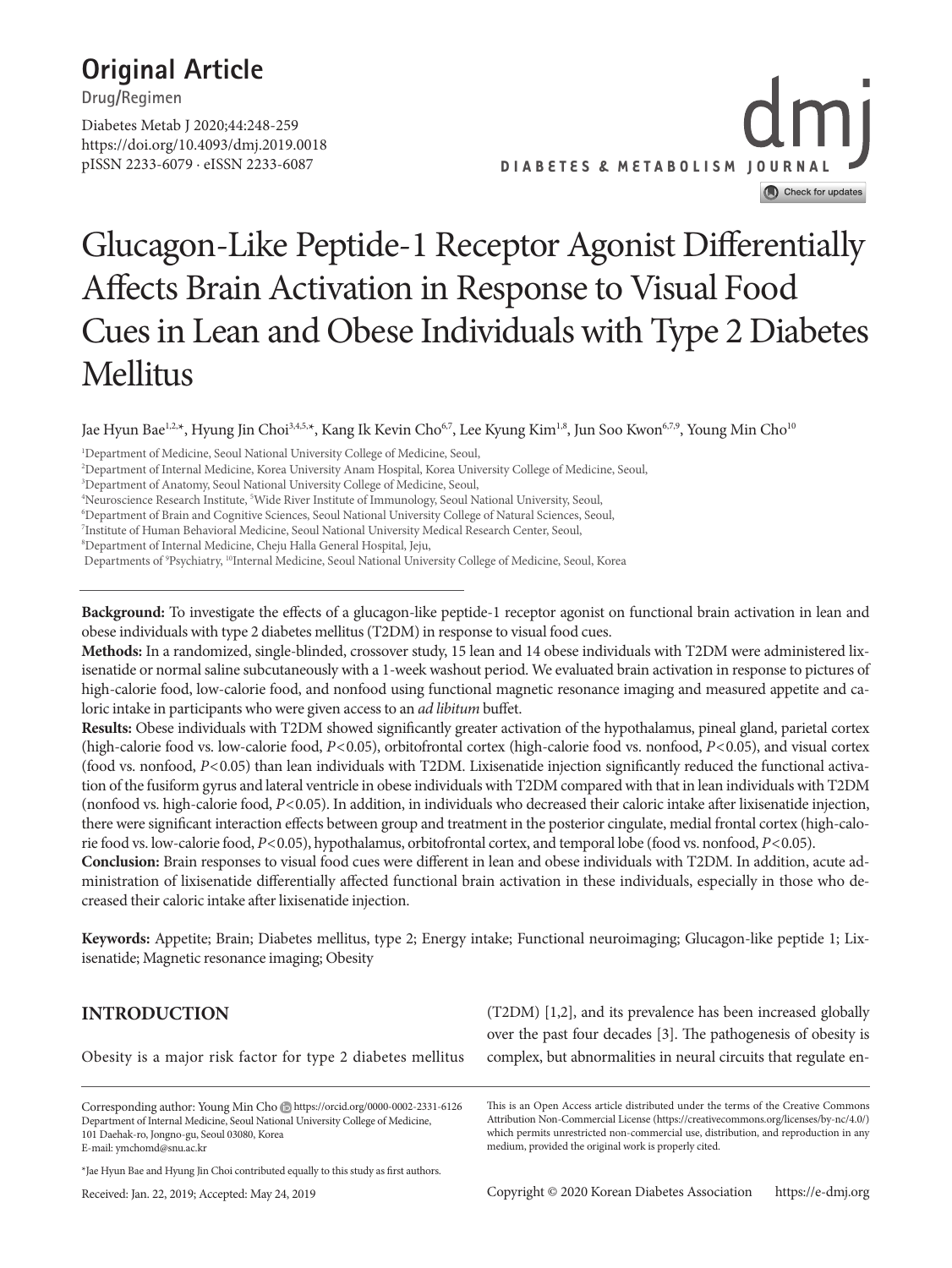ergy intake and energy expenditure are crucial to the development of obesity [4]. In the control of energy homeostasis, the hypothalamus plays an essential role by integrating internal and external signals and influencing consequent metabolic responses [5,6]. The hypothalamus also has extrahypothalamic connections to the brainstem, mesolimbic system, pituitary gland, and vagus nerve, all of which help to maintain metabolic homeostasis [5]. In this process, leptin, the melanocortin system, and gut-derived peptides, including glucagon-like peptide-1 (GLP-1), serve as regulators of appetite and feeding behavior [4,5]. Therefore, the central regulation of energy balance is a key component of the pathophysiology of obesity [7].

GLP-1 is an incretin hormone that is mainly secreted from enteroendocrine L cells in response to the ingestion of nutrients. GLP-1 enhances glucose-stimulated insulin secretion and suppresses glucagon secretion in a glucose-dependent manner [8]. Currently, guidelines recommend GLP-1 receptor agonists for the treatment of T2DM [9,10]. GLP-1 receptor agonists also promote significant weight loss in obese individuals [11], and 3.0 mg of liraglutide has been approved for the treatment of obesity [12]. A recent study showed that 0.05 to 0.4 mg of oral semaglutide per day resulted in a >15% and >20% weight loss in 7% to 56% and 4% to 27% of obese individuals without diabetes mellitus, respectively [13]. In rodents, the GLP-1 receptor agonist not only decreases energy intake but also increases energy expenditure through white adipose tissue browning and brown adipose tissue thermogenesis [14-16]. On the other hand, in humans, the GLP-1 receptor agonist induces weight loss by decreasing appetite and energy intake rather than increasing energy expenditure [17]. GLP-1 directly stimulates proopiomelanocortin/cocaine- and amphetamineregulated transcript neurons and indirectly inhibits agouti-related peptide/neuropeptide Y neurons via gamma-aminobutyric acid signaling in the arcuate nucleus to reduce food intake [18]. Moreover, GLP-1 affects the hindbrain and vagal afferents, leading to meal termination [19-21]. However, the mechanism underlying the effects of GLP-1 on energy intake is not fully understood.

In studies using functional magnetic resonance imaging (fMRI), individuals with obesity or T2DM exhibited differences in the functional activities of the brain compared with those in normal individuals. The affected brain regions were associated with appetite, the reward system, and emotions [22,23]. In obese individuals with or without T2DM, peripherally administered GLP-1 receptor agonists altered the activation of the hypothalamus, insula, putamen, and amygdala in response to visual food cues [23-27]. On the other hand, in lean individuals without T2DM, intravenous exenatide infusion did not affect the functional activities of these brain regions [25]. However, it is uncertain whether the functional activation of the brain and its response to GLP-1 receptor agonist are different in lean and obese individuals with T2DM. Therefore, in the present study, we investigated the effects of a GLP-1 receptor agonist on functional brain activation in lean and obese individuals with T2DM in response to visual food cues.

#### **METHODS**

#### **Study participants and ethical statement**

Fifteen lean (body mass index [BMI]  $<$  23 kg/m<sup>2</sup>) and 15 obese  $(BMI > 26 \text{ kg/m}^2)$  individuals with T2DM were included in the present study. The BMI categories used were based on obesityrelated health risk in the East Asian population [28]. Eligible participants were adults aged 19 to 70 years with an estimated glomerular filtration rate of  $>$  30 mL/min/1.73 m<sup>2</sup>, aspartate aminotransferase and alanine aminotransferase levels of <2.5 times of the upper limit of the normal range, and a glycosylated hemoglobin (HbA1c) of <8.5%. All participants were treated for T2DM through lifestyle modification and/or oral antidiabetic drugs. We excluded individuals who were diagnosed with type 1 diabetes mellitus, had a history of insulin therapy, and could not perform magnetic resonance imaging (MRI) scan due to the adverse effects of contrast media or claustrophobia. The present study is registered at ClinicalTrials.gov (ClinicalTrails.gov Identifier: NCT02745470). The study protocol was approved by the Institutional Review Board of Seoul National University Hospital (IRB No. 1507-038-686). All participants provided written informed consent before participating in any study-related activities.

#### **Study design and procedure**

The present study was a randomized, single-blinded, crossover study. The study consisted of two interventions with a 1-week washout period. Ten micrograms of lixisenatide or normal saline was administered subcutaneously to the participants at 9:00 AM after an overnight (12 hours) fast. At 30 minutes after the lixisenatide or saline injection, the functional activity of the brain was evaluated in response to visual food cues with fMRI. Seventy minutes after the fMRI session, the participants were presented with an *ad libitum* buffet consisting of bread, banan-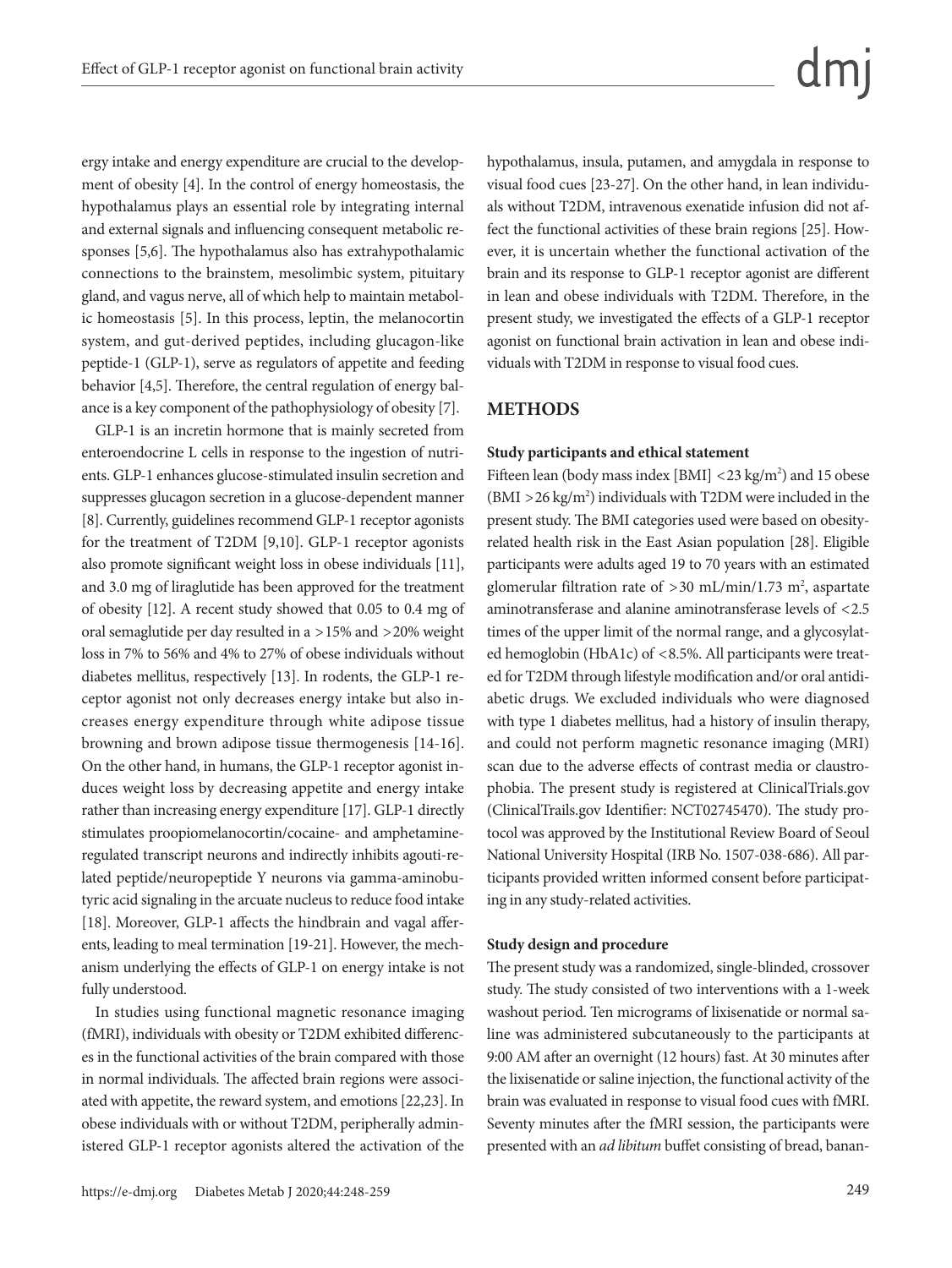as, boiled eggs, and juice for 20 minutes. We calculated their food intake in calories by measuring the amount of food before and after the buffet. Appetite was assessed using visual analog scales for five domains (hunger, satiety, fullness, craving, and nausea) [29] before the lixisenatide or saline injection, after the MRI session, and after the *ad libitum* buffet as follows: 0 (none), 1 to 3 (mild), 4 to 7 (moderate), 8 to 10 (severe). After 1 week, the participants switched from a lixisenatide to a saline injection or from a saline to a lixisenatide injection, depending upon which they received during the first intervention, and the same protocol was performed. Fig. 1 shows the study design and procedure.

#### **Task fMRI protocol**

The participants were asked to look at a screen through a mirror on the head coil of the MRI instrument and to focus on the screen contents during the fMRI. There were three types of pictures that showed food with high caloric content, food with low caloric content, and nonfood (Supplementary Fig. 1). The pictures were obtained from a database of food images for the study of eating and appetite (http://www.eat.sbg.ac.at/) [30]. As shown in Fig. 1, seven consecutive pictures of the same type were presented in a block for 21 seconds followed by 9 seconds of a white '+' sign on a black background (baseline block). A set of each type of picture block and the white '+' sign was included twice in each run. There were two runs in total, in which the second run used a different order for the picture type blocks to prevent the sequence effect.

#### **Image acquisition and analyses**

The T1-weighted (T1) and task fMRI data were acquired using a 3 Tesla scanner with 32 channels that had a coil (MAGNE-TOM TrioTim syngo MR B17; Siemens, Erlangen, Germany). The T1 images had the following parameters: repetition time 1,670 ms, echo time 1.89 ms, voxel size  $1 \times 1 \times 1$  mm<sup>3</sup>, field of view 250 mm, flip angle 9°, and number of slices 208. The task fMRI images were acquired using echo-planar imaging with the following parameters: repetition time 2,000 ms, echo time 30 ms, voxel size  $3.4 \times 3.4 \times 3.4$  mm<sup>3</sup>, field of view 220 mm, flip angle 80°, and a generalized autocalibrating partially parallel



**Fig. 1.** Study design and procedure. Fifteen lean and 14 obese individuals with type 2 diabetes mellitus were studied in a randomized, single-blinded, crossover study. (A) The study participants were randomly assigned to either the lixisenatide or saline injection group after an overnight fast. After administration of the injection, the brain responses to visual food cues were evaluated using functional magnetic resonance imaging (fMRI). After the fMRI session, the participants were given access to an *ad libitum* buffet to measure caloric intake. Appetite surveys were taken before the injection, after the fMRI session, and after the *ad libitum* buffet. One week apart, the participants were switched to the other condition group and performed the same procedure. (B) fMRI paradigm. One run consisted of six blocks of pictures that included high-calorie food, low-calorie food, and nonfood contents. Each type of picture was presented in a block with seven other pictures for 21 seconds and were shown twice in each run. The blocks were separated by 9 seconds of a black background with a white fixation cross. Each fMRI session had two runs of blocks with different orders to prevent the sequence effect. MR, magnetic resonance; T1, T1-weighted; DTI, diffusion tensor imaging.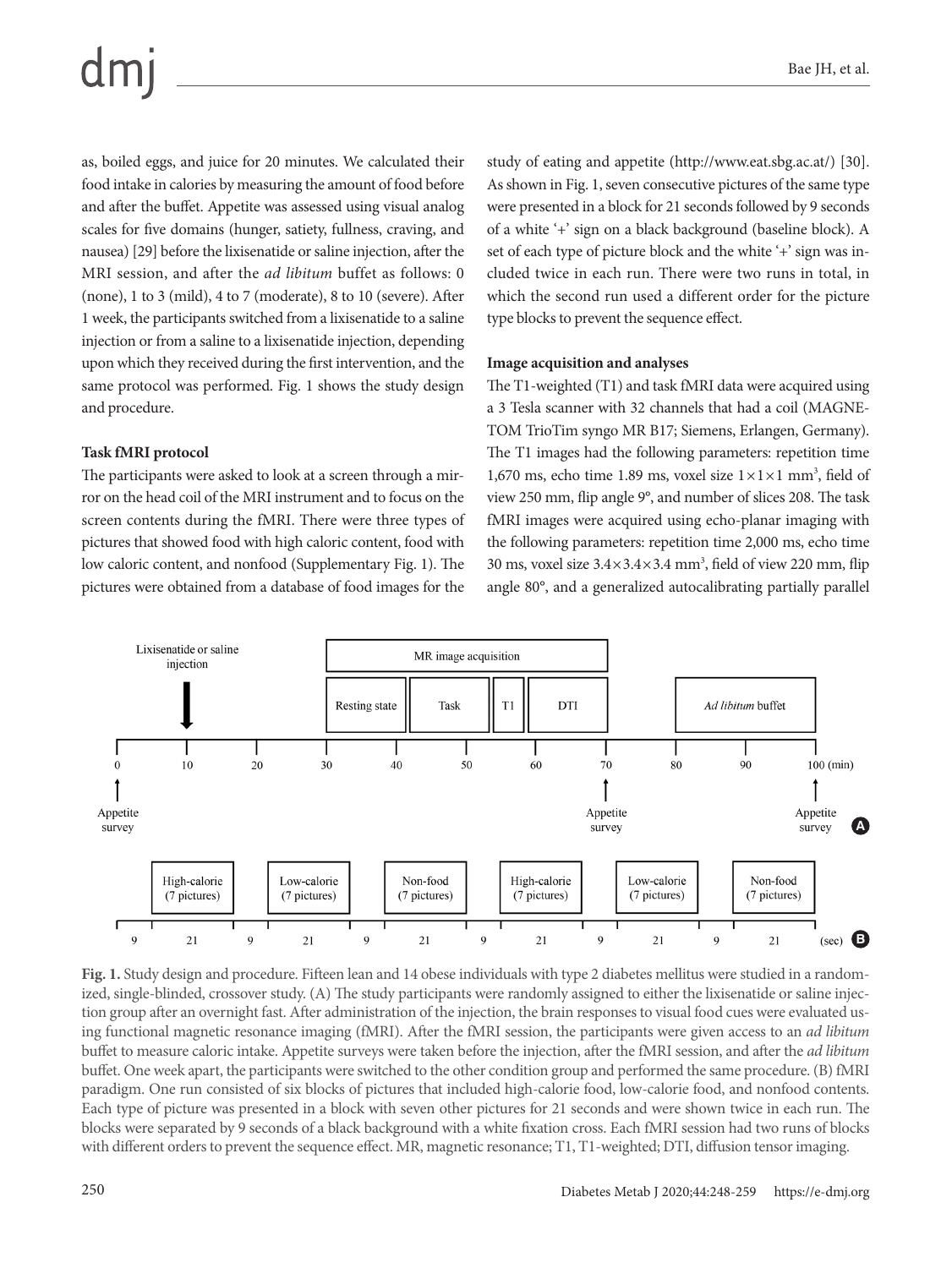acquisition factor of 2.

The magnetic resonance images were preprocessed using a standard process in the Statistical Parametric Mapping 12 software (SPM12; Wellcome Trust Centre for Neuroimaging, London, UK). First, two time point volumes were removed from each image to reduce magnetic inhomogeneity at the beginning of the scans. After correcting for the slice timing difference, the functional images were coregistered to the structural image, which was followed by segmentation and normalization to the Montreal Neurological Institute standard template. Finally, the resulting images were smoothed with a Gaussian kernel of full width at a half maximum of 6 mm. Using a general linear model implemented in SPM12, the β parameter of each type of picture was estimated, which was used to obtain the contrast map between food with high caloric content versus food with low caloric content and food versus nonfood. Each contrast map was tested for whole brain group differences using factorial analyses implemented in the second level general linear models in SPM12 on the basis of the main factors, including group and treatment, and the interaction between them. In addition, we performed subgroup analyses for individuals whose caloric intake was decreased after lixisenatide injection. The cluster-level threshold was set to 10 voxels with an uncorrected *P*<0.001 for multiple comparisons. We presented the distinct brain areas in one data set when they showed simultaneous changes in functional activation in the same contrast map.

#### **Statistical analyses**

The sample size was determined to yield a power of 90% at a significance level of 0.01 based on the minimum sample size needed to achieve statistical significance in fMRI neuroimaging studies [31]. All data except the images were analyzed by GraphPad Prism 5 (GraphPad Software Inc., San Diego, CA, USA). The baseline characteristics of the participants are presented as the mean±standard deviation for continuous variables and the number or proportion for categorical variables. In the image analyses, the β parameter for each type of picture is presented as the mean±standard error of the mean in the graphs. Caloric intake was analyzed by repeated measures analysis of variance (ANOVA). The association between the β parameters and the results of the appetite survey was assessed by the Pearson correlation coefficient. *P* values <0.05 were regarded as statistically significant.

#### **RESULTS**

#### **Characteristics of the study participants**

A total of 30 individuals with T2DM were evaluated for the present study, but one individual was excluded because of insufficient fMRI data to obtain an image. Ultimately, 29 individuals (15 lean and 14 obese individuals) were included in the analysis. In lean individuals, the mean age was  $61.6 \pm 4.5$  years, BMI was  $21.9\pm0.8$  kg/m<sup>2</sup>, and HbA1c level was  $6.7\% \pm 0.5\%$ . In obese individuals, the mean age was 59.4±5.9 years, BMI was  $28.1 \pm 2.2$  kg/m<sup>2</sup>, and HbA1c level was  $6.8\% \pm 0.4\%$ . The baseline characteristics of the participants are described in Table 1.

**Table 1.** Baseline characteristics of the study participants

| Characteristic                   | Lean T2DM<br>$(n=15)$ | Obese T2DM<br>$(n=14)$ | $P$ value |
|----------------------------------|-----------------------|------------------------|-----------|
| Age, yr                          | $61.6 \pm 4.5$        | $59.4 \pm 5.9$         | 0.28      |
| Sex, % (no. of men/women)        | 26.7(4/15)            | 46.7(7/14)             | 0.45      |
| BMI, kg/m <sup>2</sup>           | $21.9 \pm 0.8$        | $28.1 \pm 2.2$         | < 0.01    |
| Fasting plasma glucose,<br>mg/dL | $128 \pm 24$          | $133 \pm 23$           | 0.62      |
| HbA1c, %                         | $6.7 \pm 0.5$         | $6.8 \pm 0.4$          | 0.53      |
| Total cholesterol, mg/dL         | $162 \pm 21$          | $157 + 29$             | 0.59      |
| Triglycerides, mg/dL             | $103 \pm 32$          | $139 \pm 46$           | 0.02      |
| HDL-C, mg/dL                     | $58 + 19$             | $55 \pm 30$            | 0.75      |
| eGFR, mL/min/1.73 m <sup>2</sup> | $94.4 \pm 14.6$       | $91.8 \pm 18.2$        | 0.57      |
| AST, IU/L                        | $19\pm4$              | $24 \pm 7$             | 0.03      |
| ALT, IU/L                        | $16 + 6$              | $31 \pm 18$            | 0.01      |
| Duration of T2DM, yr             | $10.2 \pm 5.2$        | $8.1 \pm 4.7$          | < 0.01    |
| Antidiabetic agents, n           |                       |                        |           |
| Metformin                        | 14                    | 13                     |           |
| Sulfonylurea                     | 4                     | 6                      |           |
| DPP-4 inhibitor                  | 9                     | 7                      |           |
| Thiazolidinedione                | 0                     | 1                      |           |
| Diabetic complications, $n$      |                       |                        |           |
| Retinopathy                      | 2                     | 1                      |           |
| Nephropathy                      | 1                     | $\Omega$               |           |
| Neuropathy                       | $\mathfrak{D}$        | $\Omega$               |           |
| Coronary artery disease          | $\theta$              | $\overline{2}$         |           |
| Carotid artery disease           | 1                     | $\mathbf{0}$           |           |

Values are presented as mean±standard deviation.

T2DM, type 2 diabetes mellitus; BMI, body mass index; HbA1c, glycosylated hemoglobin; HDL-C, high density lipoprotein cholesterol; eGFR, estimated glomerular filtration rate; AST, aspartate aminotransferase; ALT, alanine aminotransferase; DPP-4, dipeptidyl peptidase-4.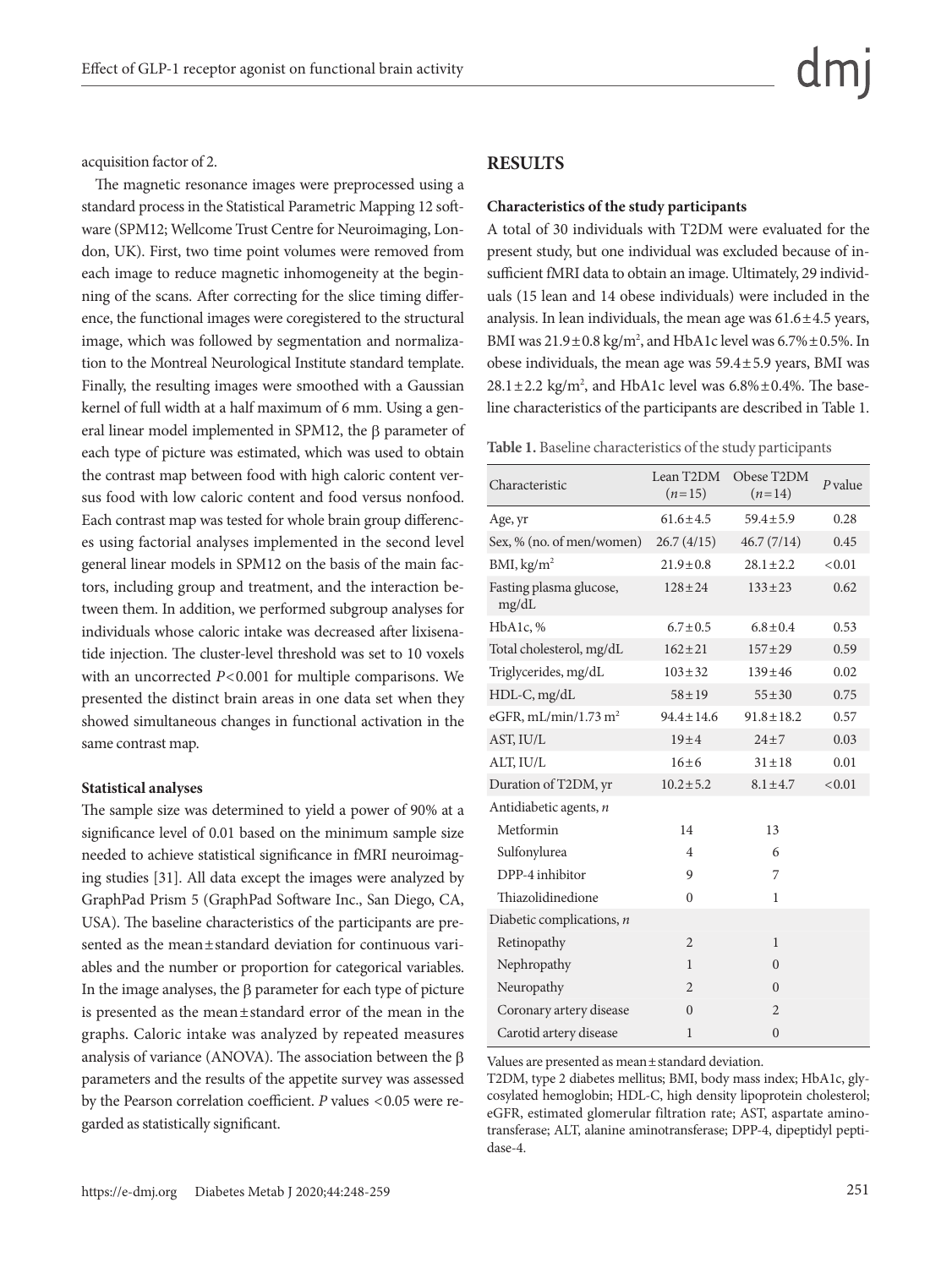The participants reported no treatment-emergent adverse events except for nausea. The incidence of nausea was 34.5% and 20.7% for lixisenatide and saline, respectively, and most cases were mild to moderate according to the visual analog scales. Two participants reported severe nausea after lixisenatide injection but completed the study.

#### **Brain responses to visual food cues**

Obese individuals showed significantly greater functional activation of the hypothalamus, pineal gland, and parietal cortex in the high-calorie food versus low-calorie food contrast than lean individuals (*P*<0.05) (Fig. 2A and B). Obese individuals also showed greater activation of the orbitofrontal cortex in the highcalorie food versus nonfood contrast than lean individuals (*P*<0.05) (Fig. 2C). In the food versus nonfood contrast, the functional activation of the visual cortex was significantly higher in obese individuals than in lean individuals (*P*<0.05) (Fig. 2D).

#### **Effects of lixisenatide injection on brain responses to visual food cues**

Lixisenatide injection significantly reduced the functional activation of the fusiform gyrus and lateral ventricle in obese individuals compared with lean individuals, only for the nonfood versus high-calorie food contrast (*P*<0.05) (Fig. 3). The direction of the treatment effect was opposing between the two groups. In the subgroup analysis of individuals whose caloric intake was decreased after lixisenatide injection  $(n=17)$ , there were significant interaction effects between group and treatment in the posterior cingulate and medial frontal cortex for the high-calorie food versus low-calorie food contrast (*P*<0.05) (Fig. 4A). For the food versus nonfood contrast, significant interaction effects were also shown between group and treatment in the hypothalamus, temporal lobe, and orbitofrontal cortex (*P*<0.05) (Fig. 4B).



**Fig. 2.** Differences in brain responses to visual food cues in lean and obese individuals with type 2 diabetes mellitus (T2DM). (A) Activation of the hypothalamus and pineal gland in response to viewing high-calorie food pictures (high-calorie food vs. low-calorie food). (B) Activation of the parietal cortex in response to viewing low-calorie food pictures (low-calorie food vs. high-calorie food). (C) Activation of the orbitofrontal cortex in response to viewing high-calorie food pictures (high-calorie food vs. nonfood). (D) Activation of the visual cortex in response to viewing food pictures (food vs. nonfood). The color bar indicates the T value of the functional activity in each voxel. The blood oxygen level-dependent signal intensity (effect size) is presented as the mean and the standard error of the mean. The cluster level threshold was set to 10 voxels with an uncorrected *P*<0.001. x, y, and z indicate the x-axis (sagittal plane), y-axis (coronal plane), and z-axis (transverse plane) used in magnetic resonance imaging.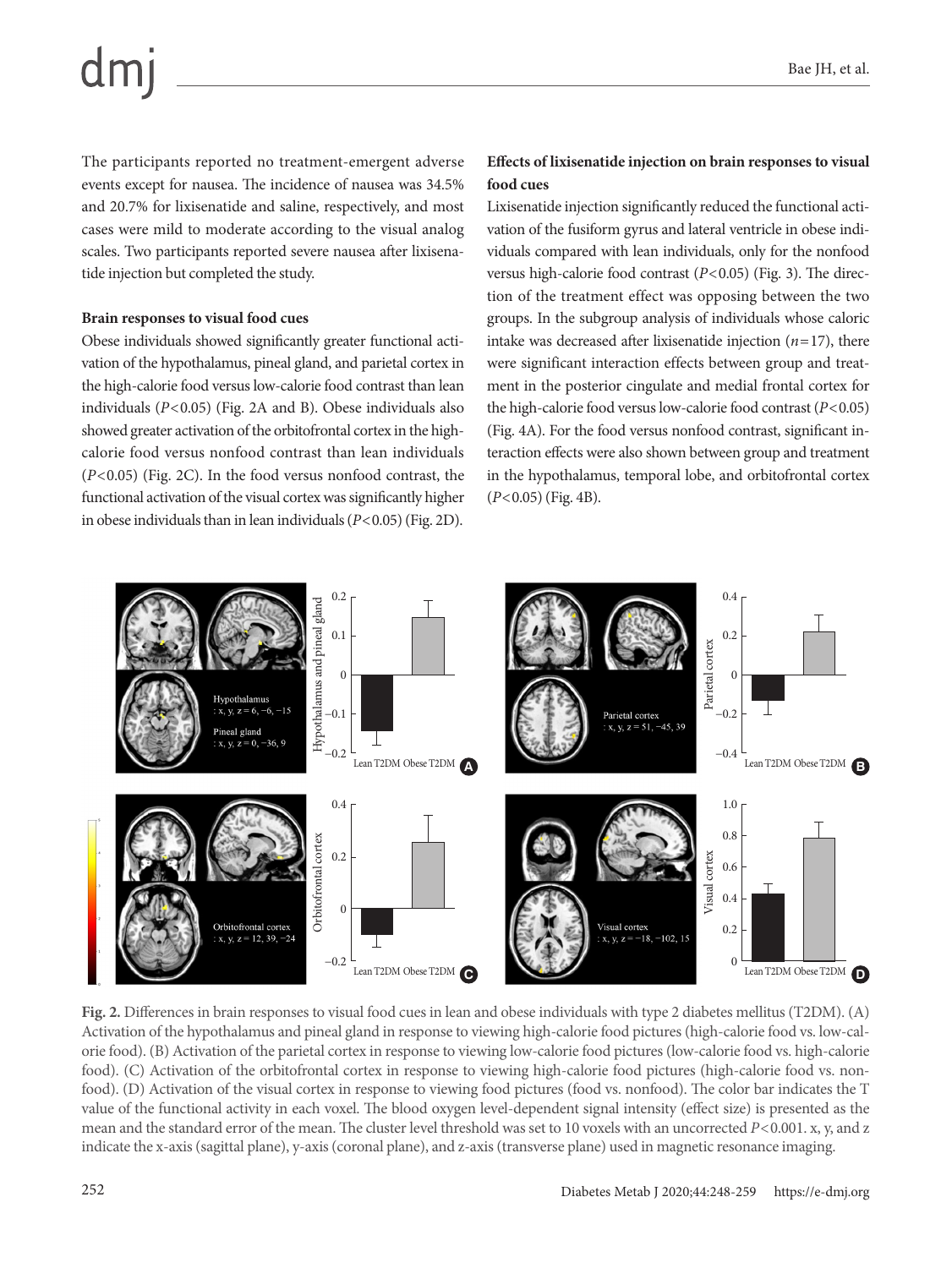

**Fig. 3.** Alteration in the responses to visual food cues in the brain in lean and obese individuals with type 2 diabetes mellitus (T2DM) after the administration of lixisenatide. The color bar indicates the T value of the functional activity in a voxel. The cluster level threshold was set to 10 voxels with an uncorrected *P*<0.001. x, y, and z indicate the x-axis (sagittal plane), y-axis (coronal plane), and z-axis (transverse plane) used in magnetic resonance imaging.



**Fig. 4.** Alteration in brain responses to visual food cues in 17 of 29 individuals (eight lean and nine obese individuals) with type 2 diabetes mellitus (T2DM) who had decreased caloric intake after the administration of lixisenatide. (A) Activation of the posterior cingulate and medial frontal cortex in response to viewing high-calorie food pictures (high-calorie food vs. low-calorie food). (B) Activation of the hypothalamus, temporal lobe, and orbitofrontal cortex in response to viewing food pictures (food vs. lowcalorie food). The color bar indicates the T value of the functional activity in a voxel. The cluster level threshold was set to 10 voxels with an uncorrected *P*<0.001. x, y, and z indicate the x-axis (sagittal plane), y-axis (coronal plane), and z-axis (transverse plane) used in magnetic resonance imaging.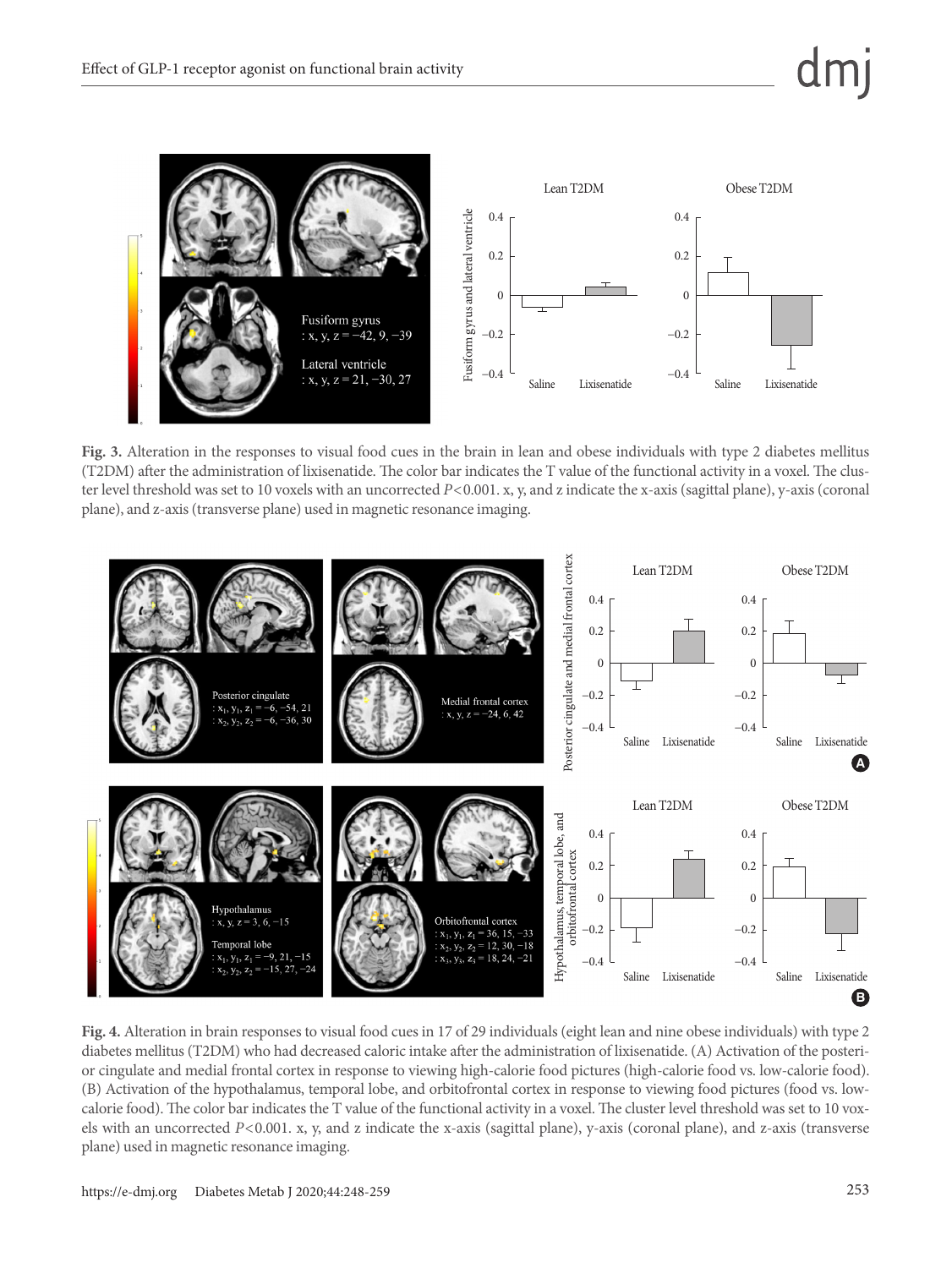# $dm$

#### **Changes in caloric intake and appetite**

Lixisenatide injection reduced caloric intake in 17 of 29 participants, including eight lean and nine obese individuals. Changes in caloric intake were not significantly different between lean and obese individuals (1±72 kcal vs. −8±62 kcal, *P*=0.56). However, in the high-calorie food versus low-calorie food contrast, the functional activation of the hypothalamus and pineal gland was associated with baseline fullness (*r*=0.34, *P*=0.01), post-fMRI satiety (*r*=0.31, *P*=0.01), and post-fMRI fullness (*r*=0.41, *P*<0.01). Moreover, in the food and nonfood contrast, the functional activation of the visual cortex was inversely correlated with post-buffet satiety (*r*=0.40, *P*<0.01), post-buffet fullness (*r*=0.38, *P*<0.01), post-fMRI satiety (*r*=0.25, *P*=0.03), and post-fMRI craving (*r*=0.25, *P*=0.03). In the subgroup analysis of individuals with decreased caloric intake after lixisenatide injection, the functional activation of the posterior cingulate and medial frontal cortex was associated with baseline craving (*r*=0.38, *P*=0.02) and post-fMRI hunger (*r*=0.31, *P*=0.04) in the high-calorie food versus low-calorie food contrast (Supplementary Fig. 2). The results of the appetite assessment are detailed in Supplementary Table 1.

#### **DISCUSSION**

We found that brain responses to visual food cues were different in lean and obese individuals with T2DM. The functional activation of certain brain regions was associated with appetite. We also found that lixisenatide injection differentially affected the functional activation of the fusiform gyrus and lateral ventricle in lean and obese individuals with T2DM. The changes in caloric intake were not significantly different between the two groups. However, in individuals with decreased caloric intake after lixisenatide injection, there were significant interaction effects between group and treatment in brain regions that are known to be involved in appetite and the reward system.

In response to visual food cues, lean and obese individuals who did not receive a lixisenatide injection showed differential functional activation of the hypothalamus, pineal gland, parietal cortex, orbitofrontal cortex, and visual cortex. These brain regions are included in central nervous system (CNS) circuits that regulate appetite, feeding behavior, and body weight [32,33]. The hypothalamus is crucial to nutrient sensing and signaling [34], and its dysfunction contributes to impaired energy homeostasis [35]. Previously, differences in hypothalamic activity were reported between lean and obese individuals without T2DM [25]. In our study, we found that these differences were also present in those with T2DM. However, little is known about the functional activation of the pineal gland in obesity. In a small study using MRI, pineal gland volume was found to be smaller in obese individuals than in lean individuals [36]. Given that melatonin deficiency is associated with circadian disruption and metabolic disorders [37], it may be plausible that pineal gland activity is different in lean and obese individuals. The parietal cortex integrates sensory, cognitive, and motor functions during a variety of tasks [38]. In fMRI studies, the activation of the parietal cortex was decreased in response to images of highly desirable food [26] and inversely correlated with weight loss [39]. The expression of GLP-1 receptors observed in the human parietal cortex [26] and the simultaneous alteration of the functional activation of the parietal cortex and hypothalamus in our study suggest that lixisenatide could have direct and indirect effects on this region. The orbital cortex is involved in food rewards [40,41] and underlies the valuation of food by incorporating information about nutritional constituents [42]. For this reason, the functional activation of the orbitofrontal cortex might be associated with a change in food preference after GLP-1 receptor agonist treatment [43]. In addition, adaptation in the visual cortex was attenuated in individuals prone to weight gain compared with those resistant to weight gain [44], and obese individuals showed enhanced attention to visual food cues [45,46]. In our study, the functional activation of the hypothalamus, pineal gland, and visual cortex were associated with satiety, fullness, and craving, but they were not associated with changes in caloric intake. Overall, CNS responses to visual food cues were different in lean and obese individuals with T2DM, and this affected the control of appetite in these individuals.

Lixisenatide injection altered the functional activation of the fusiform gyrus in response to visual food cues differentially in lean and obese individuals with T2DM. The fusiform gyrus is an important region involved in high-level object recognition [47,48] and is related to the neural processing of visual food cues [49]. Recently, researchers demonstrated that the functional connectivity of the fusiform gyrus and prefrontal cortex was involved in the estimation of food energy density and associated with central reward circuits in humans [50]. In line with these findings, functional changes in the fusiform gyrus were observed only in contrasts with high-calorie food in our study. Notably, the fusiform gyrus has not been found to express GLP-1 receptor [51,52]. However, the activity of the fusi-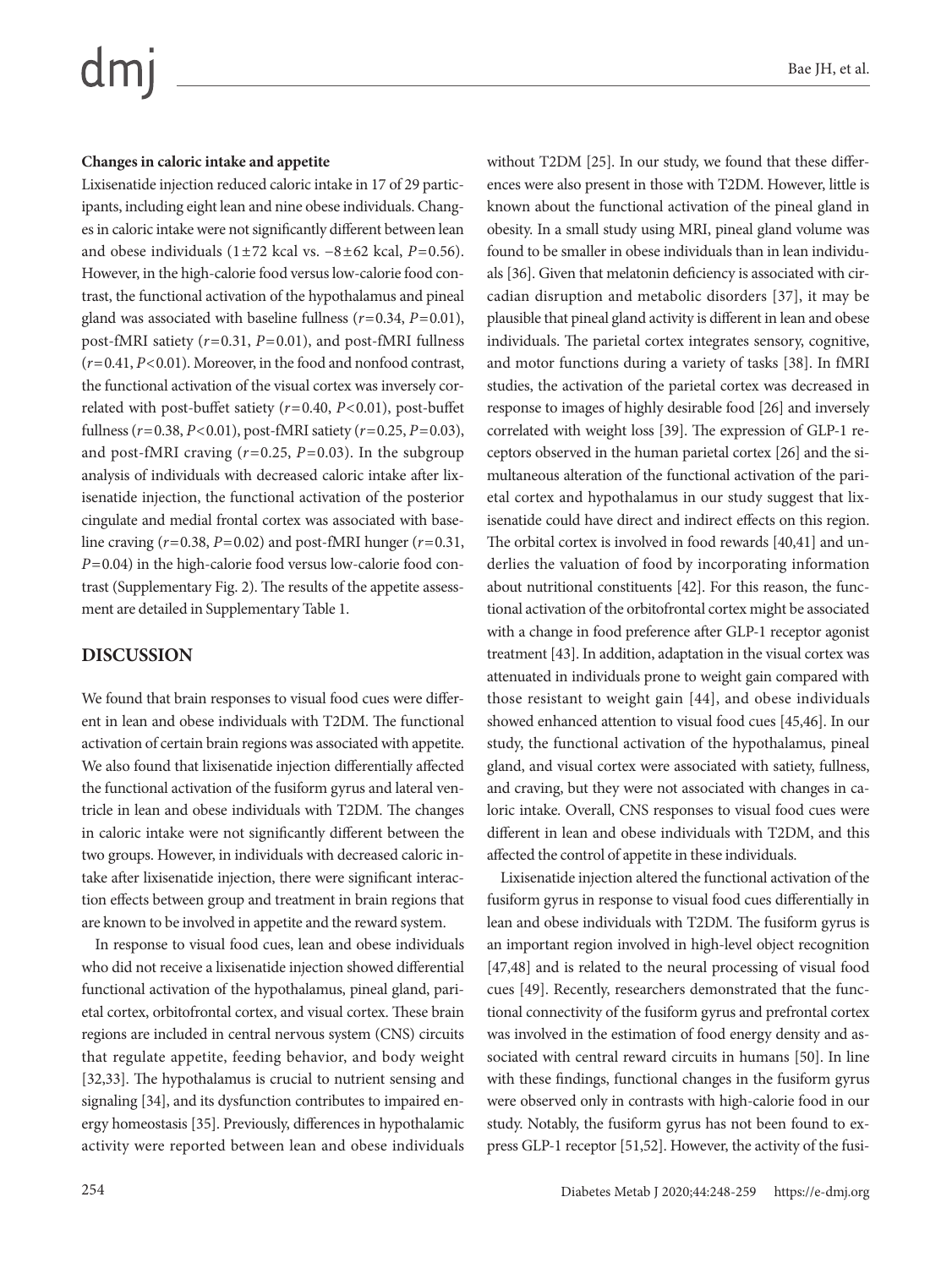form gyrus was inversely correlated with plasma insulin levels [53] and reduced after intranasal insulin administration [54] in healthy normal-weight individuals. Obese individuals were found to have a low cerebrospinal fluid (CSF) to plasma insulin ratio despite hyperinsulinemia due to insulin resistance [55]. These findings suggest that decreased insulin levels in the brain might be related to different responses to visual food cues and lixisenatide injection in the fusiform gyrus in lean and obese individuals, but this needs to be confirmed.

Along with functional changes in the fusiform gyrus, lixisenatide injection also differentially altered the functional activation in the lateral ventricle, which appeared to occur in the region of the choroid plexus [56] in lean and obese individuals with T2DM. In adult mice, the choroid plexus supports the recruitment and proliferation of neural stem cells [57] and expresses receptors for several hormones, including GLP-1 [58] and leptin [59]. The GLP-1 receptors in the choroid plexus are involved in the modulation of CSF [58], but their metabolic role is unknown. The choroid plexus also plays a role as a barrier or transporter in the brain along with the blood-brain barrier. GLP-1 reached pharmacologically active concentrations in the CSF after intracerebroventricular injection but not after subdural or intraparenchymal injection [60]. In addition, plasma liraglutide concentrations were not associated with CSF liraglutide concentrations in individuals with T2DM [61]. Interestingly, megalin, which is a promiscuous receptor expressed in the choroid plexus, mediated the transport of leptin across the blood-CSF barrier [62]. Similar to megalin, the GLP-1 receptor in the choroid plexus might be involved in the transport of GLP-1 or GLP-1 receptor agonists to the brain, and this needs to be evaluated in additional studies. Further investigation is required to determine the role of GLP-1 receptor that is expressed in the choroid plexus.

Finally, there were significant interaction effects between obesity and lixisenatide injection in the posterior cingulate, medial frontal cortex, hypothalamus, orbitofrontal cortex, and temporal lobe in individuals whose caloric intake was decreased. These brain regions are involved in appetite control and central reward circuits [33]. In our study, the functional activation of the posterior cingulate and medial frontal cortex was associated with craving and hunger. Glycemic and weight responses to GLP-1 receptor agonists vary in individuals with T2DM or obesity [63-65]. The interaction effects found in our study may explain the differences in the treatment responses to GLP-1 receptor agonists in these individuals.

Previous studies showed that both short-acting [23,25] and long-acting GLP-1 receptor agonists [26,27] affected CNS activation that was involved in the regulation of appetite and the food reward system. Accordingly, GLP-1 receptor agonists may have similar effects on brain activity. However, short-acting and long-acting GLP-1 receptor agonists vary in their pharmacokinetics and pharmacodynamics and have different effects on postprandial insulin secretion and gastric emptying time, which might influence the neural control of appetite and feeding behavior [66]. Therefore, further investigation is needed to elucidate the effects of different GLP-1 receptor agonists on brain activity in terms of dose, treatment duration, and different study populations.

The present study has some limitations. First, we evaluated the effects of acute administration of lixisenatide injection on functional brain activation. The long-term effects should be examined in lean and obese individuals with T2DM. Second, we did not assess the dose-response relationship between lixisenatide and functional activities in the brain. Third, we did not evaluate differences in brain responses in consideration of the presence of oral antidiabetic drugs. Finally, we did not evaluate explanatory variables in more detail because the power and sample size calculations were performed for the primary endpoint.

In conclusion, our study showed that brain responses to visual food cues were different in lean and obese individuals with T2DM, and acute administration of lixisenatide differentially affected the functional activation of the brain in these individuals, especially those with decreased caloric intake after treatment.

#### **SUPPLEMENTARY MATERIALS**

Supplementary materials related to this article can be found online at https://doi.org/10.4093/dmj.2019.0018.

#### **CONFLICTS OF INTEREST**

No potential conflict of interest relevant to this article was reported.

#### **AUTHOR CONTRIBUTIONS**

Conception or design: J.H.B., H.J.C., Y.M.C. Acquisition, analysis, or interpretation of data: J.H.B., H.J.C.,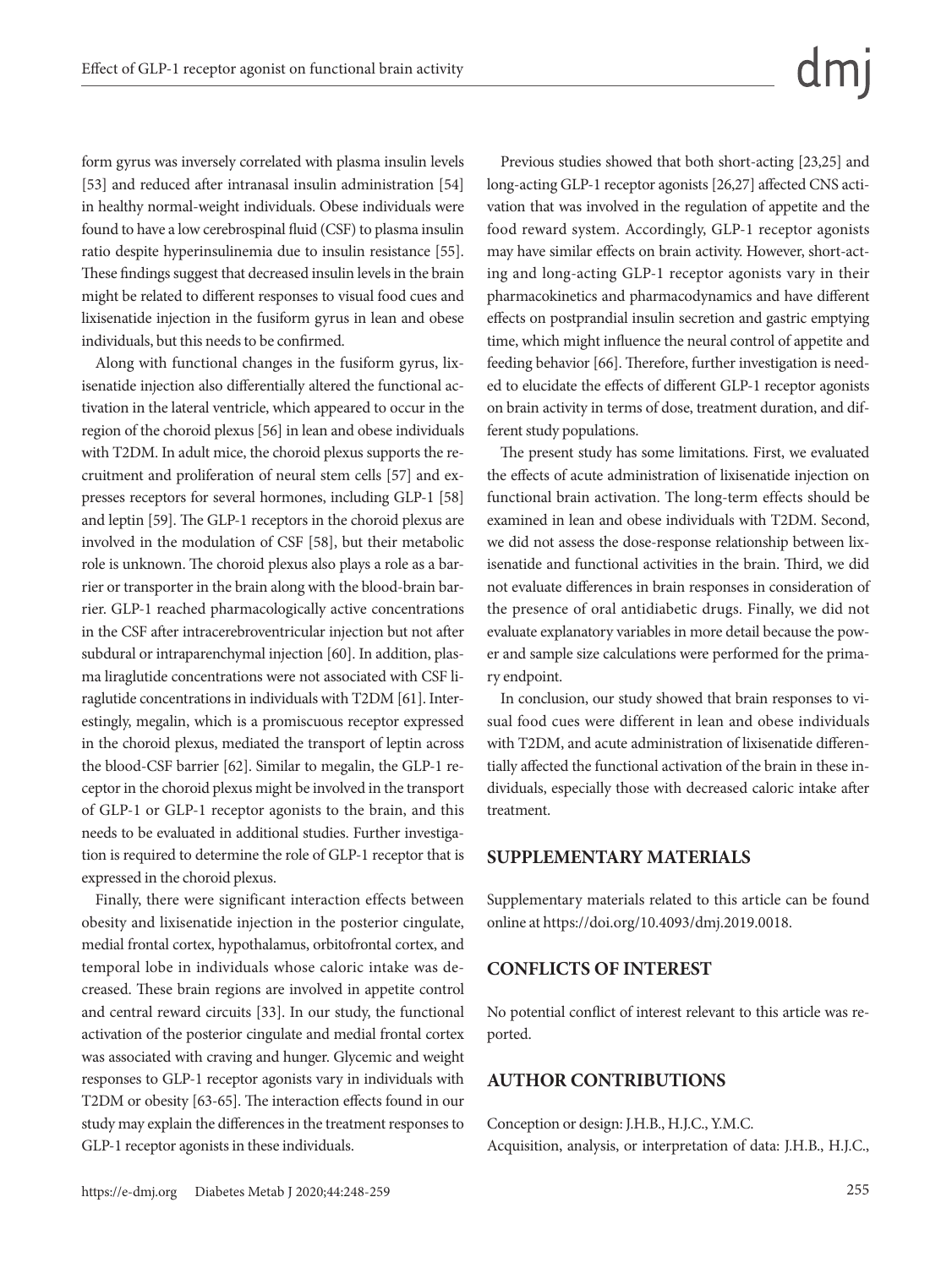#### K.I.K.C., L.K.K., Y.M.C.

Drafting the work or revising: J.H.B., H.J.C., K.I.K.C., Y.M.C. Final approval of the manuscript: J.H.B., H.J.C., K.I.K.C., L.K.K., J.S.K., Y.M.C.

## **ORCID**

Jae Hyun Bae *https://orcid.org/0000-0002-1384-6123* Hyung Jin Choi *https://orcid.org/0000-0003-0593-6978* Young Min Cho *https://orcid.org/0000-0002-2331-6126*

## **ACKNOWLEDGMENTS**

This study was supported by grants from the Korean Diabetes Association (Young Min Cho, 2016S-1) and the Cooperative Research Program of Basic Medical Science and Clinical Science at the Seoul National University College of Medicine (800- 20150083).

### **REFERENCES**

- 1. Prospective Studies Collaboration, Whitlock G, Lewington S, Sherliker P, Clarke R, Emberson J, Halsey J, Qizilbash N, Collins R, Peto R. Body-mass index and cause-specific mortality in 900 000 adults: collaborative analyses of 57 prospective studies. Lancet 2009;373:1083-96.
- 2. Singh GM, Danaei G, Farzadfar F, Stevens GA, Woodward M, Wormser D, Kaptoge S, Whitlock G, Qiao Q, Lewington S, Di Angelantonio E, Vander Hoorn S, Lawes CM, Ali MK, Mozaffarian D, Ezzati M; Global Burden of Metabolic Risk Factors of Chronic Diseases Collaborating Group; Asia-Pacific Cohort Studies Collaboration (APCSC); Diabetes Epidemiology: Collaborative analysis of Diagnostic criteria in Europe (DE-CODE); Emerging Risk Factor Collaboration (ERFC); Prospective Studies Collaboration (PSC). The age-specific quantitative effects of metabolic risk factors on cardiovascular diseases and diabetes: a pooled analysis. PLoS One 2013;8:e65174.
- 3. NCD Risk Factor Collaboration (NCD-RisC). Worldwide trends in body-mass index, underweight, overweight, and obesity from 1975 to 2016: a pooled analysis of 2416 populationbased measurement studies in 128.9 million children, adolescents, and adults. Lancet 2017;390:2627-42.
- 4. Schwartz MW, Seeley RJ, Zeltser LM, Drewnowski A, Ravussin E, Redman LM, Leibel RL. Obesity pathogenesis: an endocrine society scientific statement. Endocr Rev 2017;38:267-96.
- 5. Waterson MJ, Horvath TL. Neuronal regulation of energy homeostasis: beyond the hypothalamus and feeding. Cell Metab 2015;22:962-70.
- 6. Gautron L, Elmquist JK, Williams KW. Neural control of energy balance: translating circuits to therapies. Cell 2015;161:133- 45.
- 7. Spiegelman BM, Flier JS. Obesity and the regulation of energy balance. Cell 2001;104:531-43.
- 8. Cho YM, Fujita Y, Kieffer TJ. Glucagon-like peptide-1: glucose homeostasis and beyond. Annu Rev Physiol 2014;76:535-59.
- 9. Davies MJ, D'Alessio DA, Fradkin J, Kernan WN, Mathieu C, Mingrone G, Rossing P, Tsapas A, Wexler DJ, Buse JB. Management of hyperglycemia in type 2 diabetes, 2018. A consensus report by the American Diabetes Association (ADA) and the European Association for the Study of Diabetes (EASD). Diabetes Care 2018;41:2669-701.
- 10. Ko SH, Hur KY, Rhee SY, Kim NH, Moon MK, Park SO, Lee BW, Kim HJ, Choi KM, Kim JH; Committee of Clinical Practice Guideline of Korean Diabetes Association. Antihyperglycemic agent therapy for adult patients with type 2 diabetes mellitus 2017: a position statement of the Korean Diabetes Association. Diabetes Metab J 2017;41:337-48.
- 11. Pi-Sunyer X, Astrup A, Fujioka K, Greenway F, Halpern A, Krempf M, Lau DC, le Roux CW, Violante Ortiz R, Jensen CB, Wilding JP; SCALE Obesity and Prediabetes NN8022-1839 Study Group. A randomized, controlled trial of 3.0 mg of liraglutide in weight management. N Engl J Med 2015;373:11-22.
- 12. U.S. Food and Drug Administration: Highlights of prescribing information. SAXENDA (liraglutide [rDNA origin] injection), solution for subcutaneous use. Available from: [https://www.ac](https://www.accessdata.fda.gov/drugsatfda_docs/label/2014/206321Orig1s000lbl.pdf)[cessdata.fda.gov/drugsatfda\\_docs/label/2014/206321Orig1s000lbl.](https://www.accessdata.fda.gov/drugsatfda_docs/label/2014/206321Orig1s000lbl.pdf)  [pdf](https://www.accessdata.fda.gov/drugsatfda_docs/label/2014/206321Orig1s000lbl.pdf) (cited 2019 Sep 26).
- 13. O'Neil PM, Birkenfeld AL, McGowan B, Mosenzon O, Pedersen SD, Wharton S, Carson CG, Jepsen CH, Kabisch M, Wilding JPH. Efficacy and safety of semaglutide compared with liraglutide and placebo for weight loss in patients with obesity: a randomised, double-blind, placebo and active controlled, dose-ranging, phase 2 trial. Lancet 2018;392:637-49.
- 14. Lockie SH, Heppner KM, Chaudhary N, Chabenne JR, Morgan DA, Veyrat-Durebex C, Ananthakrishnan G, Rohner-Jeanrenaud F, Drucker DJ, DiMarchi R, Rahmouni K, Oldfield BJ, Tschop MH, Perez-Tilve D. Direct control of brown adipose tissue thermogenesis by central nervous system glucagon-like peptide-1 receptor signaling. Diabetes 2012;61:2753-62.
- 15. Xu F, Lin B, Zheng X, Chen Z, Cao H, Xu H, Liang H, Weng J.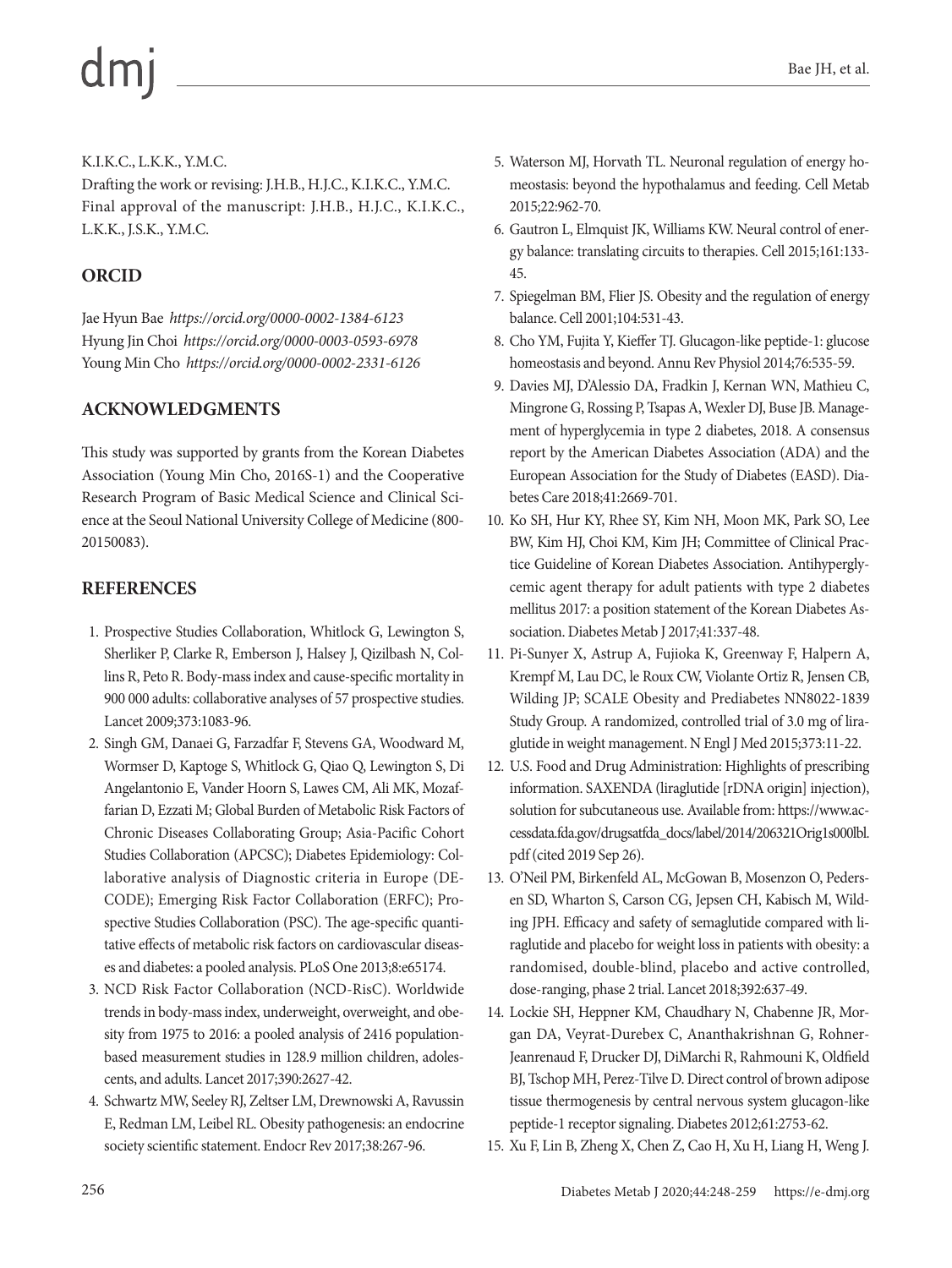GLP-1 receptor agonist promotes brown remodelling in mouse white adipose tissue through SIRT1. Diabetologia 2016;59:1059- 69.

- 16. Beiroa D, Imbernon M, Gallego R, Senra A, Herranz D, Villarroya F, Serrano M, Ferno J, Salvador J, Escalada J, Dieguez C, Lopez M, Frühbeck G, Nogueiras R. GLP-1 agonism stimulates brown adipose tissue thermogenesis and browning through hypothalamic AMPK. Diabetes 2014;63:3346-58.
- 17. van Can J, Sloth B, Jensen CB, Flint A, Blaak EE, Saris WH. Effects of the once-daily GLP-1 analog liraglutide on gastric emptying, glycemic parameters, appetite and energy metabolism in obese, non-diabetic adults. Int J Obes (Lond) 2014;38:784-93.
- 18. Secher A, Jelsing J, Baquero AF, Hecksher-Sorensen J, Cowley MA, Dalboge LS, Hansen G, Grove KL, Pyke C, Raun K, Schaffer L, Tang-Christensen M, Verma S, Witgen BM, Vrang N, Bjerre Knudsen L. The arcuate nucleus mediates GLP-1 receptor agonist liraglutide-dependent weight loss. J Clin Invest 2014;124:4473-88.
- 19. Alhadeff AL, Rupprecht LE, Hayes MR. GLP-1 neurons in the nucleus of the solitary tract project directly to the ventral tegmental area and nucleus accumbens to control for food intake. Endocrinology 2012;153:647-58.
- 20. Richard JE, Farkas I, Anesten F, Anderberg RH, Dickson SL, Gribble FM, Reimann F, Jansson JO, Liposits Z, Skibicka KP. GLP-1 receptor stimulation of the lateral parabrachial nucleus reduces food intake: neuroanatomical, electrophysiological, and behavioral evidence. Endocrinology 2014;155:4356-67.
- 21. Krieger JP, Arnold M, Pettersen KG, Lossel P, Langhans W, Lee SJ. Knockdown of GLP-1 receptors in vagal afferents affects normal food intake and glycemia. Diabetes 2016;65:34-43.
- 22. Jastreboff AM, Lacadie C, Seo D, Kubat J, Van Name MA, Giannini C, Savoye M, Constable RT, Sherwin RS, Caprio S, Sinha R. Leptin is associated with exaggerated brain reward and emotion responses to food images in adolescent obesity. Diabetes Care 2014;37:3061-8.
- 23. van Bloemendaal L, IJzerman RG, Ten Kulve JS, Barkhof F, Konrad RJ, Drent ML, Veltman DJ, Diamant M. GLP-1 receptor activation modulates appetite- and reward-related brain areas in humans. Diabetes 2014;63:4186-96.
- 24. Schlogl H, Kabisch S, Horstmann A, Lohmann G, Muller K, Lepsien J, Busse-Voigt F, Kratzsch J, Pleger B, Villringer A, Stumvoll M. Exenatide-induced reduction in energy intake is associated with increase in hypothalamic connectivity. Diabetes Care 2013;36:1933-40.
- 25. Eldor R, Daniele G, Huerta C, Al-Atrash M, Adams J, DeFron-

zo R, Duong T, Lancaster J, Zirie M, Jayyousi A, Abdul-Ghani M. Discordance between central (brain) and pancreatic action of exenatide in lean and obese subjects. Diabetes Care 2016;39: 1804-10.

- 26. Farr OM, Sofopoulos M, Tsoukas MA, Dincer F, Thakkar B, Sahin-Efe A, Filippaios A, Bowers J, Srnka A, Gavrieli A, Ko BJ, Liakou C, Kanyuch N, Tseleni-Balafouta S, Mantzoros CS. GLP-1 receptors exist in the parietal cortex, hypothalamus and medulla of human brains and the GLP-1 analogue liraglutide alters brain activity related to highly desirable food cues in individuals with diabetes: a crossover, randomised, placebo-controlled trial. Diabetologia 2016;59:954-65.
- 27. Ten Kulve JS, Veltman DJ, van Bloemendaal L, Barkhof F, Drent ML, Diamant M, IJzerman RG. Liraglutide reduces CNS activation in response to visual food cues only after short-term treatment in patients with type 2 diabetes. Diabetes Care 2016;39: 214-21.
- 28. WHO Expert Consultation. Appropriate body-mass index for Asian populations and its implications for policy and intervention strategies. Lancet 2004;363:157-63.
- 29. Flint A, Raben A, Blundell JE, Astrup A. Reproducibility, power and validity of visual analogue scales in assessment of appetite sensations in single test meal studies. Int J Obes Relat Metab Disord 2000;24:38-48.
- 30. Blechert J, Meule A, Busch NA, Ohla K. Food-pics: an image database for experimental research on eating and appetite. Front Psychol 2014;5:617.
- 31. Desmond JE, Glover GH. Estimating sample size in functional MRI (fMRI) neuroimaging studies: statistical power analyses. J Neurosci Methods 2002;118:115-28.
- 32. Morton GJ, Cummings DE, Baskin DG, Barsh GS, Schwartz MW. Central nervous system control of food intake and body weight. Nature 2006;443:289-95.
- 33. Sweeney P, Yang Y. Neural circuit mechanisms underlying emotional regulation of homeostatic feeding. Trends Endocrinol Metab 2017;28:437-48.
- 34. Stefater MA, Seeley RJ. Central nervous system nutrient signaling: the regulation of energy balance and the future of dietary therapies. Annu Rev Nutr 2010;30:219-35.
- 35. Thaler JP, Guyenet SJ, Dorfman MD, Wisse BE, Schwartz MW. Hypothalamic inflammation: marker or mechanism of obesity pathogenesis? Diabetes 2013;62:2629-34.
- 36. Grosshans M, Vollmert C, Vollstaedt-Klein S, Nolte I, Schwarz E, Wagner X, Leweke M, Mutschler J, Kiefer F, Bumb JM. The association of pineal gland volume and body mass in obese and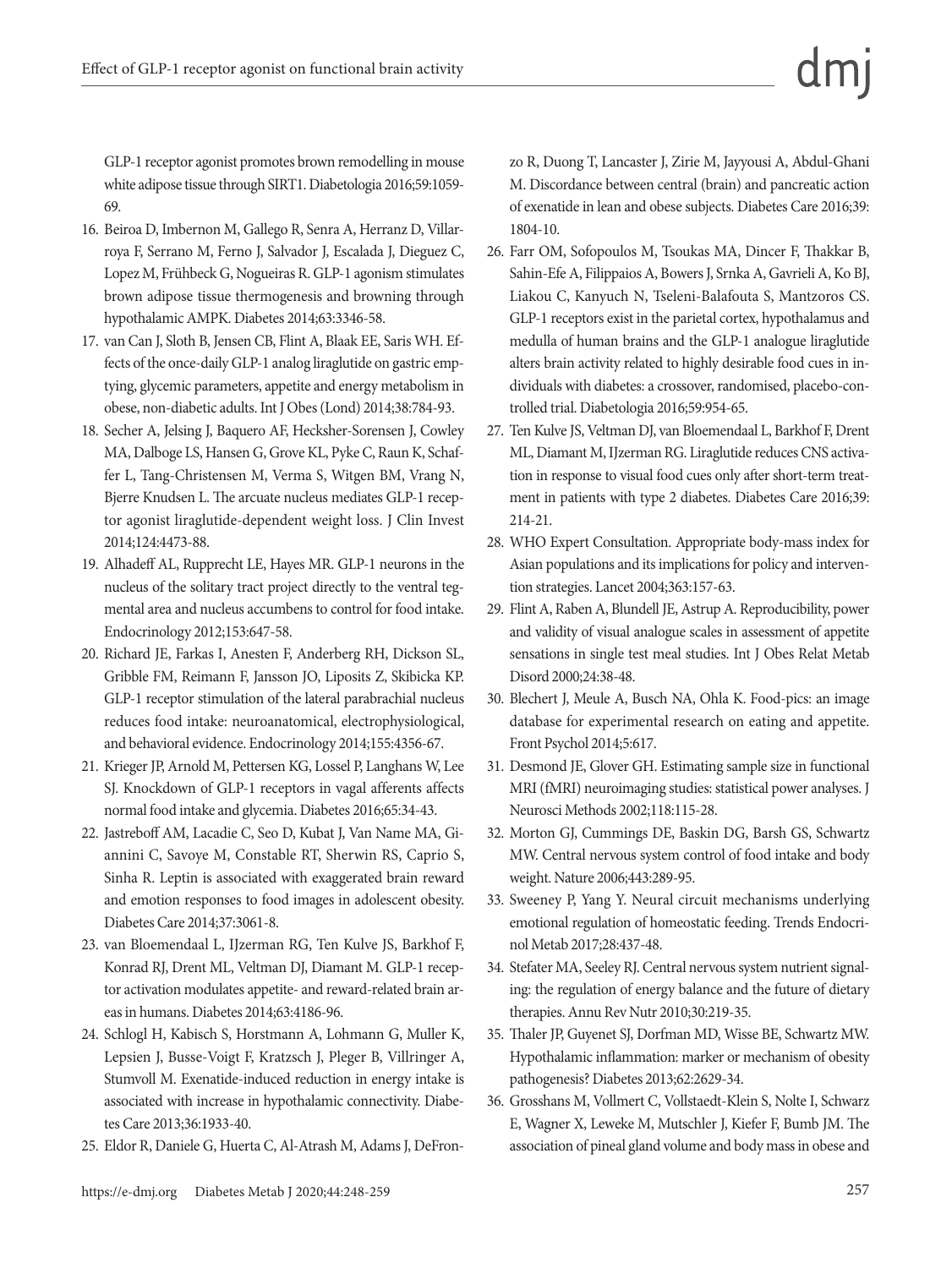normal weight individuals: a pilot study. Psychiatr Danub 2016;28:220-4.

- 37. Gamble KL, Berry R, Frank SJ, Young ME. Circadian clock control of endocrine factors. Nat Rev Endocrinol 2014;10:466- 75.
- 38. Freedman DJ, Ibos G. An integrative framework for sensory, motor, and cognitive functions of the posterior parietal cortex. Neuron 2018;97:1219-34.
- 39. Murdaugh DL, Cox JE, Cook EW 3rd, Weller RE. fMRI reactivity to high-calorie food pictures predicts short- and long-term outcome in a weight-loss program. Neuroimage 2012;59:2709- 21.
- 40. Grabenhorst F, Rolls ET. Value, pleasure and choice in the ventral prefrontal cortex. Trends Cogn Sci 2011;15:56-67.
- 41. Levy DJ, Glimcher PW. Comparing apples and oranges: using reward-specific and reward-general subjective value representation in the brain. J Neurosci 2011;31:14693-707.
- 42. Suzuki S, Cross L, O'Doherty JP. Elucidating the underlying components of food valuation in the human orbitofrontal cortex. Nat Neurosci 2017;20:1780-6.
- 43. Raun K, von Voss P, Gotfredsen CF, Golozoubova V, Rolin B, Knudsen LB. Liraglutide, a long-acting glucagon-like peptide-1 analog, reduces body weight and food intake in obese candyfed rats, whereas a dipeptidyl peptidase-IV inhibitor, vildagliptin, does not. Diabetes 2007;56:8-15.
- 44. Cornier MA, Salzberg AK, Endly DC, Bessesen DH, Rojas DC, Tregellas JR. The effects of overfeeding on the neuronal response to visual food cues in thin and reduced-obese individuals. PLoS One 2009;4:e6310.
- 45. Castellanos EH, Charboneau E, Dietrich MS, Park S, Bradley BP, Mogg K, Cowan RL. Obese adults have visual attention bias for food cue images: evidence for altered reward system function. Int J Obes (Lond) 2009;33:1063-73.
- 46. Nijs IM, Muris P, Euser AS, Franken IH. Differences in attention to food and food intake between overweight/obese and normal-weight females under conditions of hunger and satiety. Appetite 2010;54:243-54.
- 47. Kanwisher N, McDermott J, Chun MM. The fusiform face area: a module in human extrastriate cortex specialized for face perception. J Neurosci 1997;17:4302-11.
- 48. Grill-Spector K, Kourtzi Z, Kanwisher N. The lateral occipital complex and its role in object recognition. Vision Res 2001;41: 1409-22.
- 49. van der Laan LN, de Ridder DT, Viergever MA, Smeets PA. The first taste is always with the eyes: a meta-analysis on the neural

correlates of processing visual food cues. Neuroimage 2011;55: 296-303.

- 50. DiFeliceantonio AG, Coppin G, Rigoux L, Edwin Thanarajah S, Dagher A, Tittgemeyer M, Small DM. Supra-additive effects of combining fat and carbohydrate on food reward. Cell Metab 2018;28:33-44.
- 51. Richards P, Parker HE, Adriaenssens AE, Hodgson JM, Cork SC, Trapp S, Gribble FM, Reimann F. Identification and characterization of GLP-1 receptor-expressing cells using a new transgenic mouse model. Diabetes 2014;63:1224-33.
- 52. Cork SC, Richards JE, Holt MK, Gribble FM, Reimann F, Trapp S. Distribution and characterisation of glucagon-like peptide-1 receptor expressing cells in the mouse brain. Mol Metab 2015; 4:718-31.
- 53. Kroemer NB, Krebs L, Kobiella A, Grimm O, Vollstadt-Klein S, Wolfensteller U, Kling R, Bidlingmaier M, Zimmermann US, Smolka MN. (Still) longing for food: insulin reactivity modulates response to food pictures. Hum Brain Mapp 2013;34:2367- 80.
- 54. Guthoff M, Grichisch Y, Canova C, Tschritter O, Veit R, Hallschmid M, Haring HU, Preissl H, Hennige AM, Fritsche A. Insulin modulates food-related activity in the central nervous system. J Clin Endocrinol Metab 2010;95:748-55.
- 55. Kern W, Benedict C, Schultes B, Plohr F, Moser A, Born J, Fehm HL, Hallschmid M. Low cerebrospinal fluid insulin levels in obese humans. Diabetologia 2006;49:2790-2.
- 56. Johnson KA, Becker JA. The whole brain atlas. Philadelphia: Lippincott Williams & Wilkins; 1999.
- 57. Silva-Vargas V, Maldonado-Soto AR, Mizrak D, Codega P, Doetsch F. Age-dependent niche signals from the choroid plexus regulate adult neural stem cells. Cell Stem Cell 2016;19: 643-52.
- 58. Botfield HF, Uldall MS, Westgate CSJ, Mitchell JL, Hagen SM, Gonzalez AM, Hodson DJ, Jensen RH, Sinclair AJ. A glucagonlike peptide-1 receptor agonist reduces intracranial pressure in a rat model of hydrocephalus. Sci Transl Med 2017;9:eaan0972.
- 59. Zlokovic BV, Jovanovic S, Miao W, Samara S, Verma S, Farrell CL. Differential regulation of leptin transport by the choroid plexus and blood-brain barrier and high affinity transport systems for entry into hypothalamus and across the blood-cerebrospinal fluid barrier. Endocrinology 2000;141:1434-41.
- 60. Glage S, Klinge PM, Miller MC, Wallrapp C, Geigle P, Hedrich HJ, Brinker T. Therapeutic concentrations of glucagon-like peptide-1 in cerebrospinal fluid following cell-based delivery into the cerebral ventricles of cats. Fluids Barriers CNS 2011;8:18.